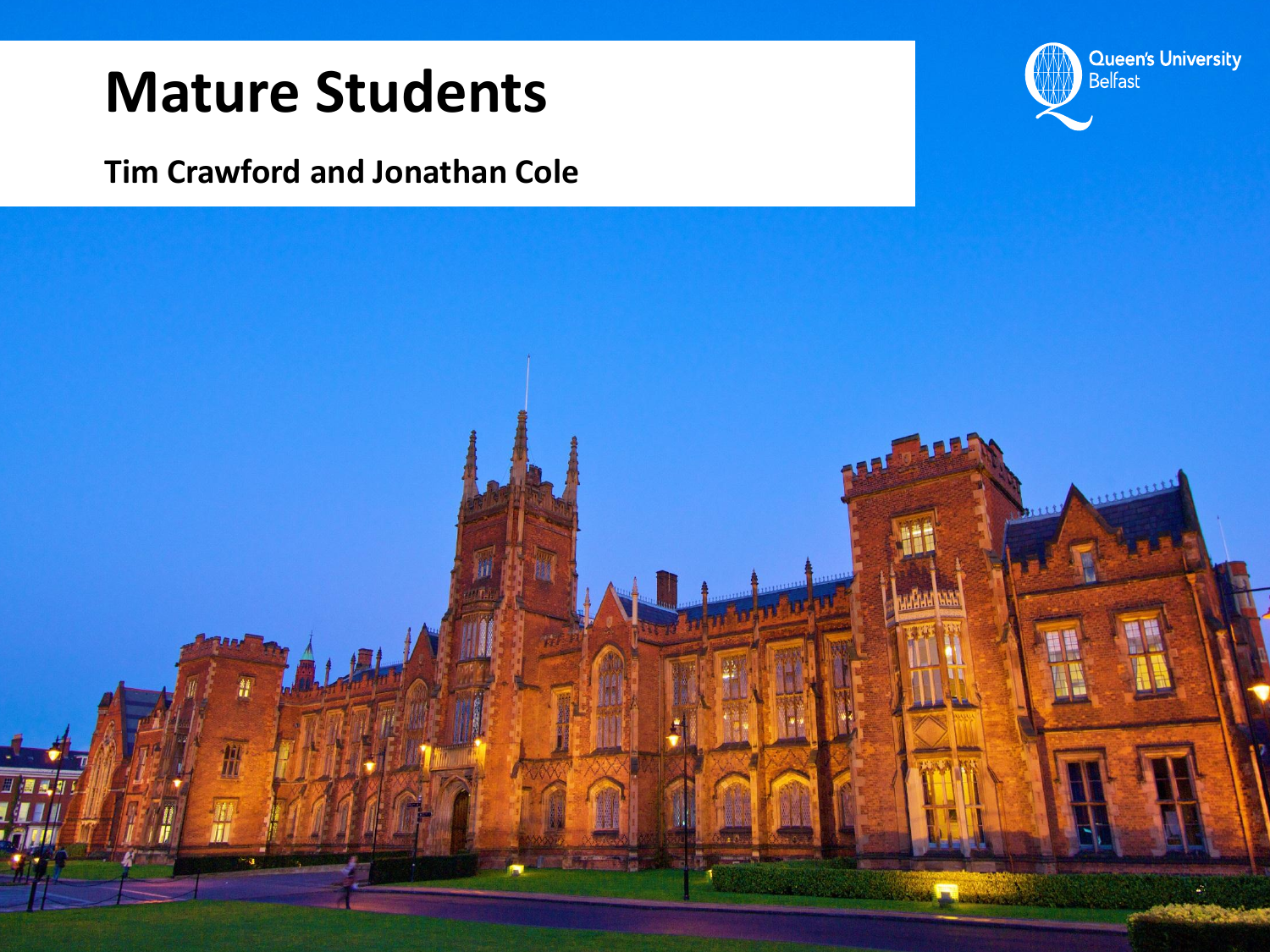

# **Learning Development Service**

- Established 2007
- Centralised service
- Maths/Stats Support
- One-to-one appointments
- Drop-in sessions
- **Workshops**
- **Resources**

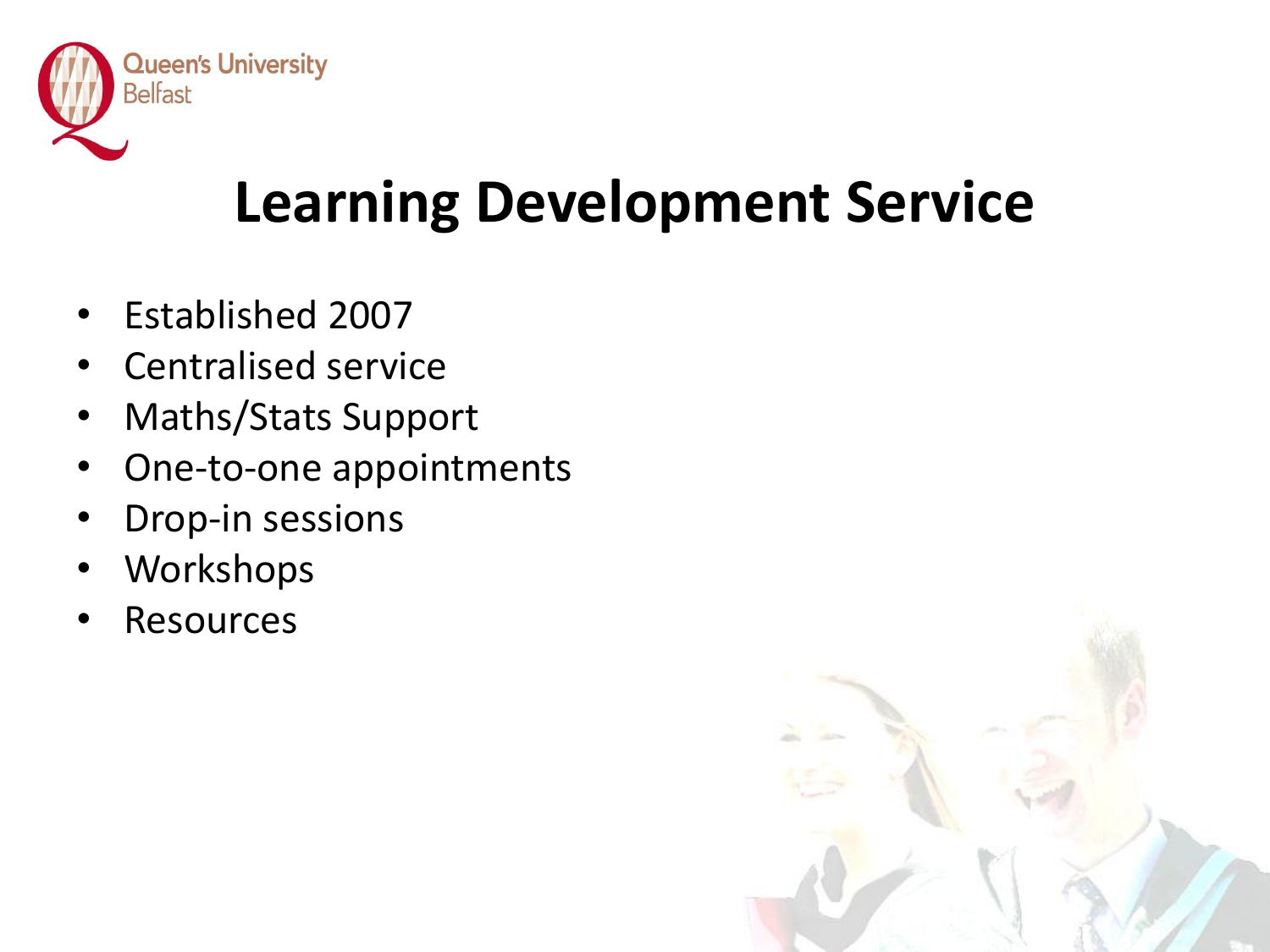

### **Mature Students**

- QUB definition: "one who has had a break in full-time study (normally a minimum of two years)."
- Impressions from LDS tutors:
	- Access routes
	- Responsibilities
	- **•** Motivation
	- Attitude
- Analysis 2010-2013 shows 45% of 1-1 appointments were with **mature** students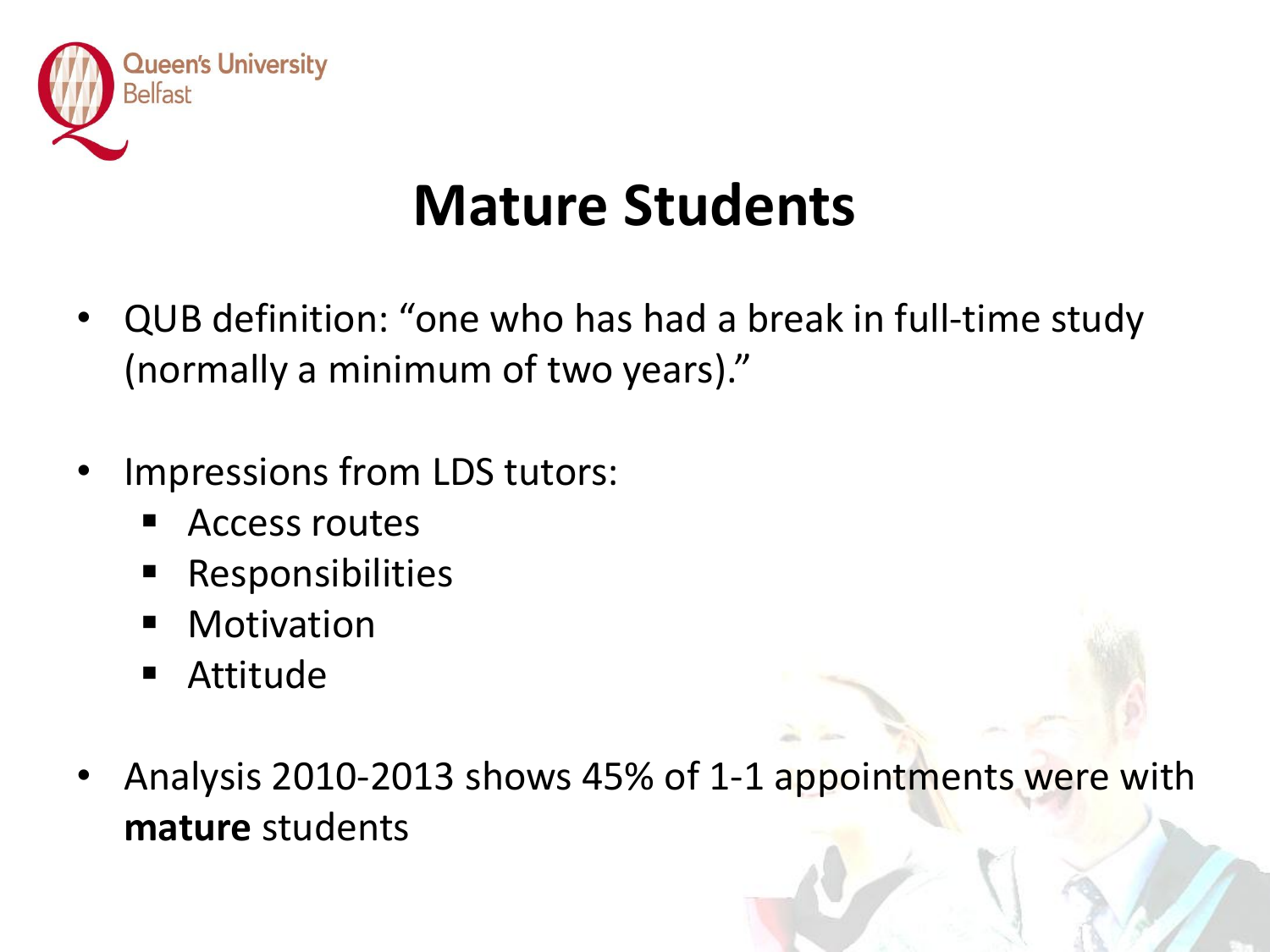

number of 1-to-1 appointments **number of 1-to-1 appointments**

**School**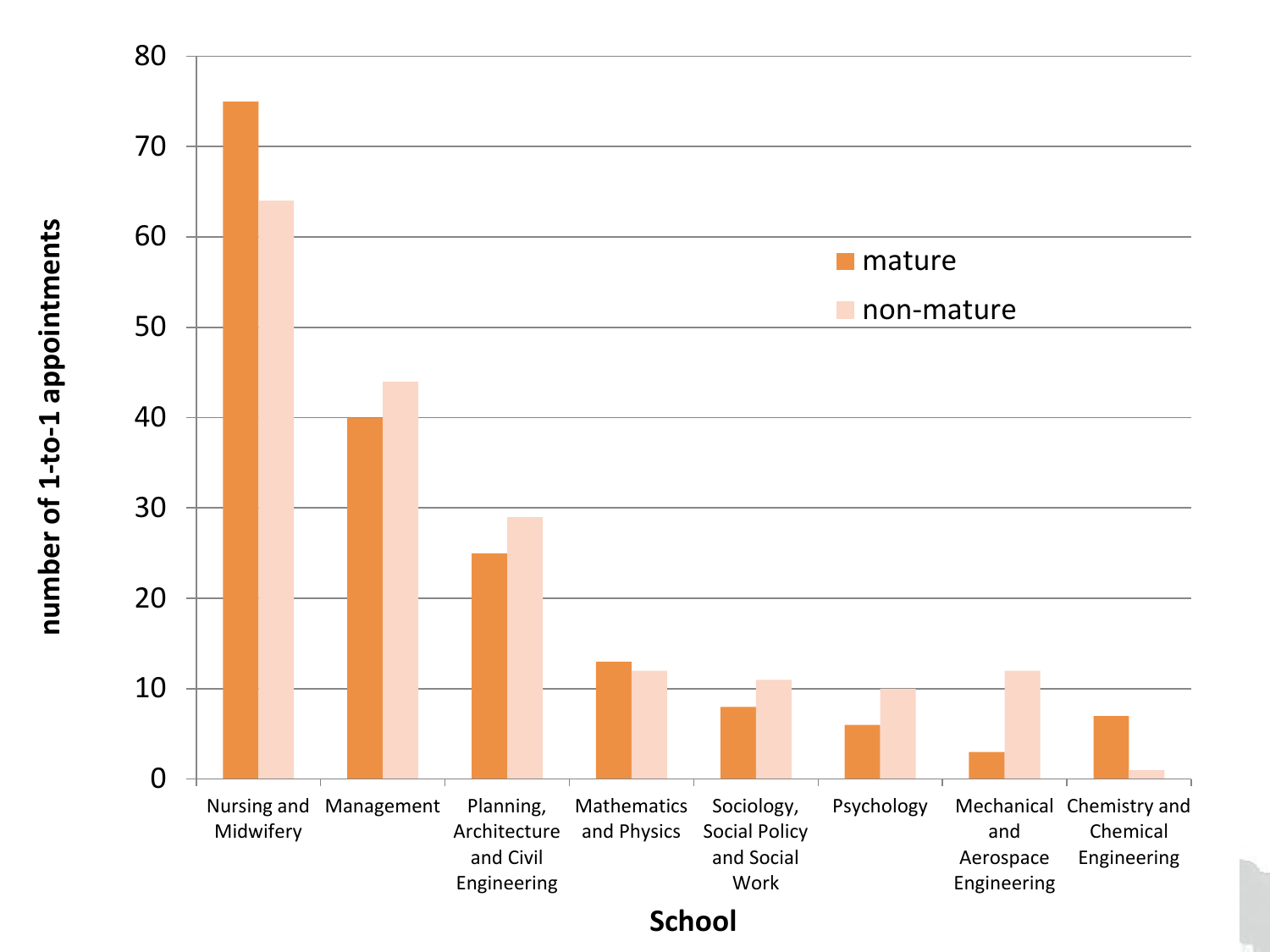

# **Observations from Engineering Lecturer**

- Weekly support classes for students with no 'A' Level maths
- Integrated alongside level one maths module
- *Progression*

Variety of behaviours from first class average to repeating year/withdrawal

- *Attendance* No trend - range between 5% - 100%
- *Integration with cohort* Concern regarding isolation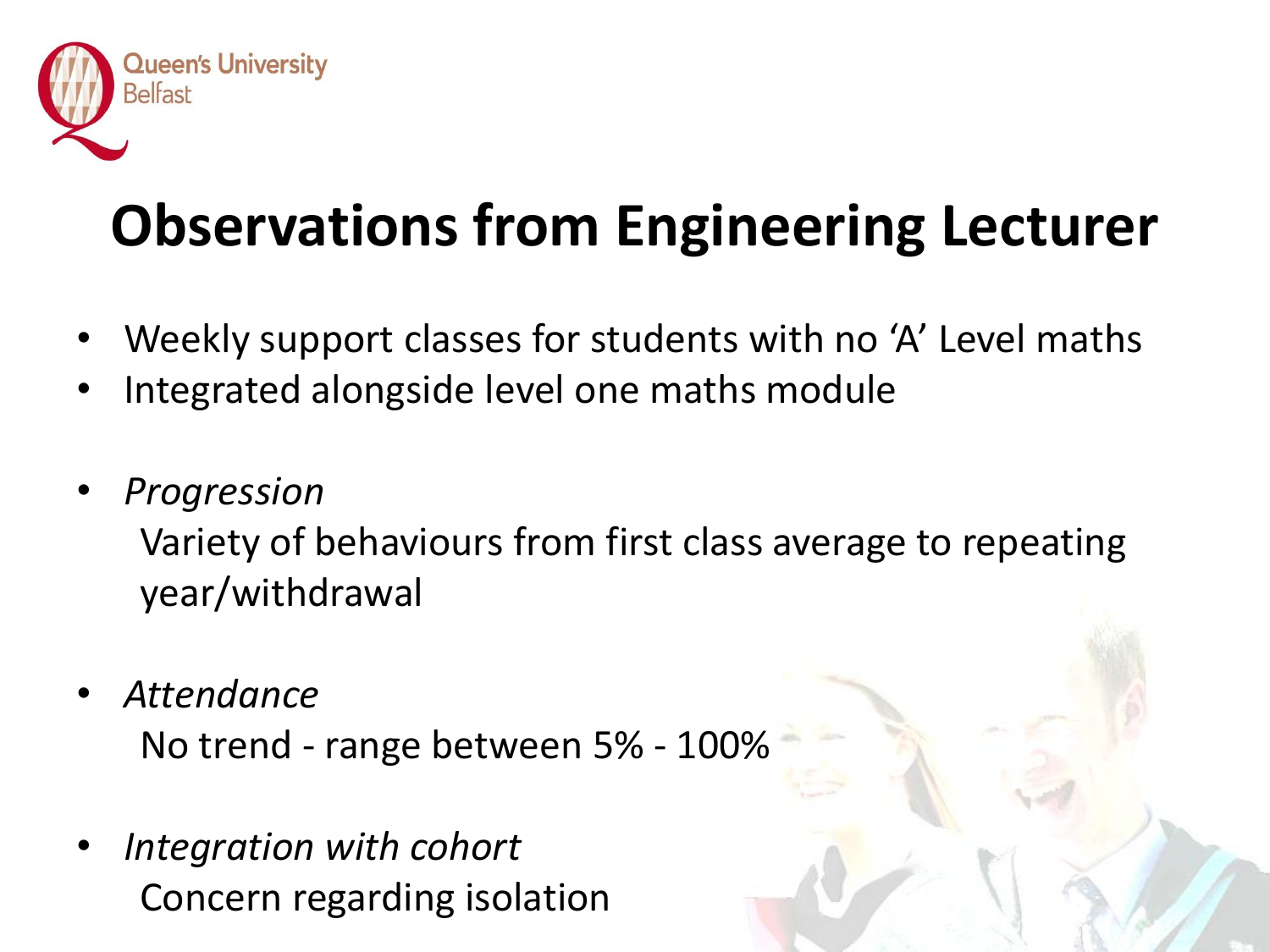

## **Case Study**

- School of Nursing and Midwifery mature student demographic
- Drug calculations key role of nurse, "essential" (NMC, 2010)
- Mathematical challenges
- Demand for support
- Development of [online resource](http://www.qub.ac.uk/elearning/public/NumeracySkillsforDrugCalculations/)
- Average of 4200 visits per month (Sep 2012 Aug 2013)

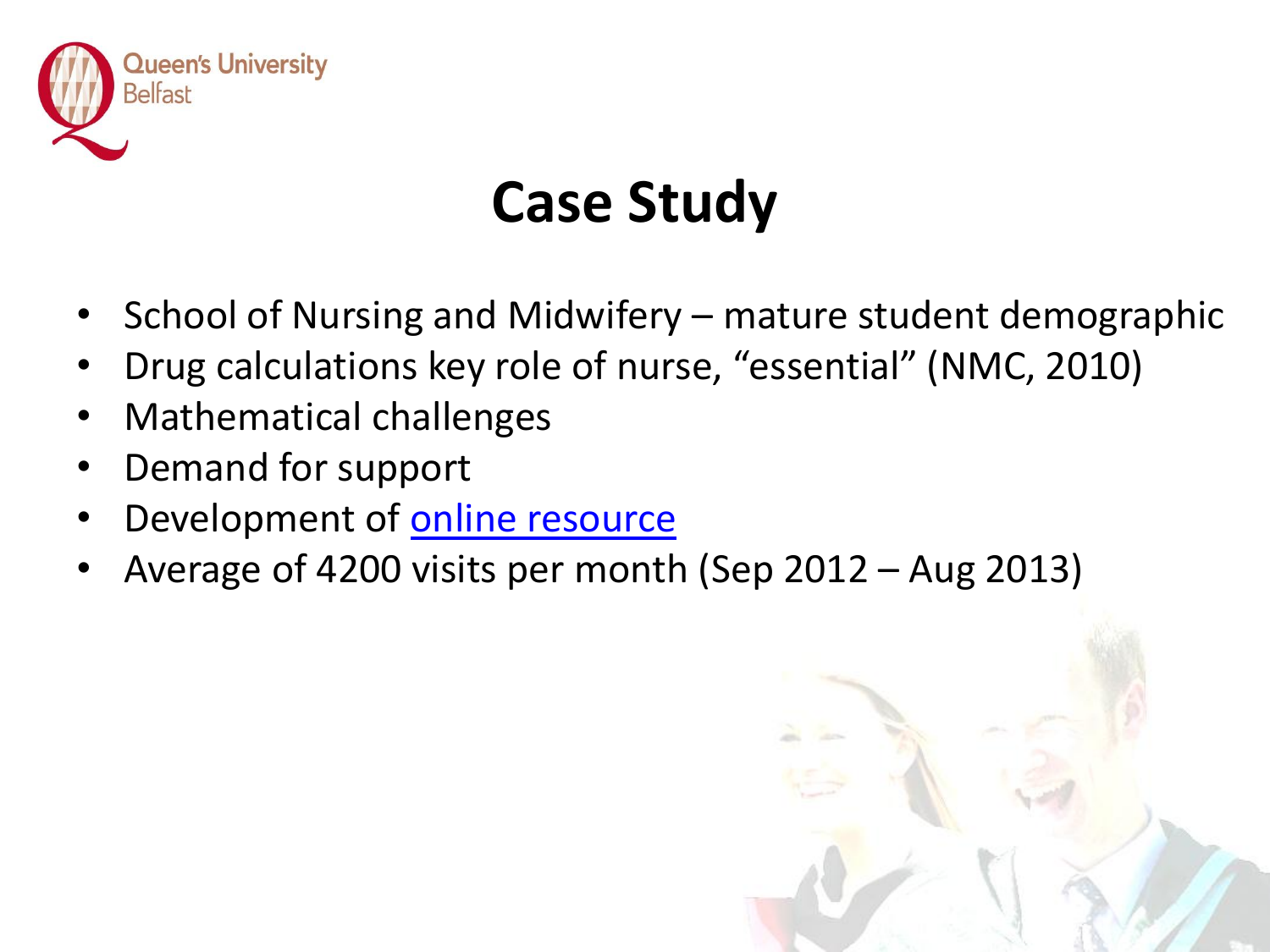

#### **Feedback**

"I have found the online numeracy resources to be absolutely invaluable. I am a mature student and as such it has been some time since I studied GCSE Maths (originally I took maths O'level but failed that). Anyway, without the online resources I would not have passed any of the drug calculations and have copies of sample questions printed and then reprinted and I practice them almost every day! Love em!"

"I have been using this site for a few months and have to compliment the team that put it together as it has helped me to understand calculations that I previously struggled with. The video clip explanations are clear and concise. I am a year 3 student nurse and thanks to this site I no longer fear maths in the way in which I previously had. In particular the stages from year one up to year three levels is clear and shows the build up to more complex calculations, without being thrown in at the deep end. Thank you so much for giving me the confidence to understand and not let maths hold me back."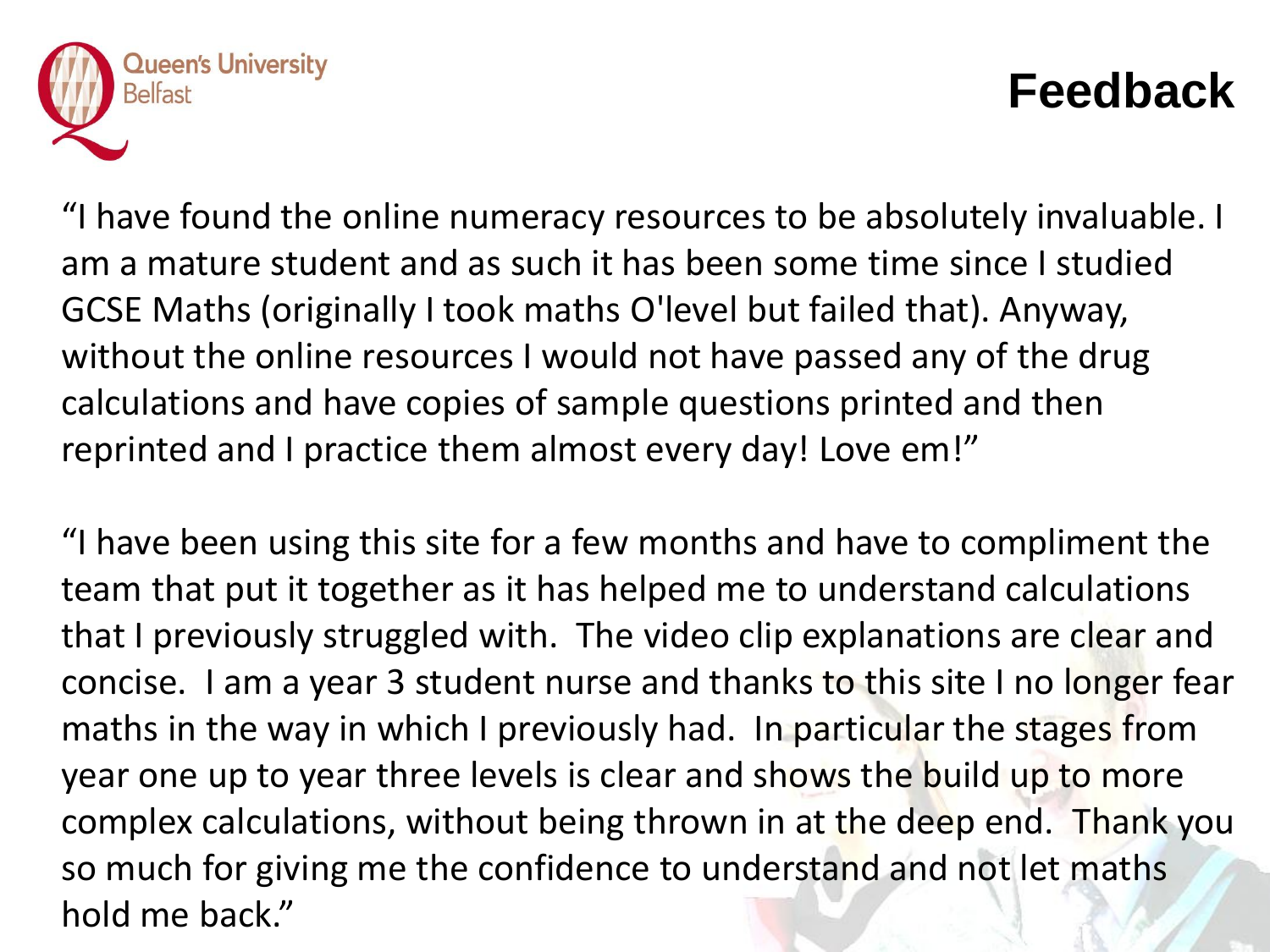

- Attainment of mature students (Lauder *et al.,* 2008)
- Quantitative Study April 2013
- Highest pass rate within highest age group
- More mature students passed exam than non-mature **but** correlation is not statistically significant